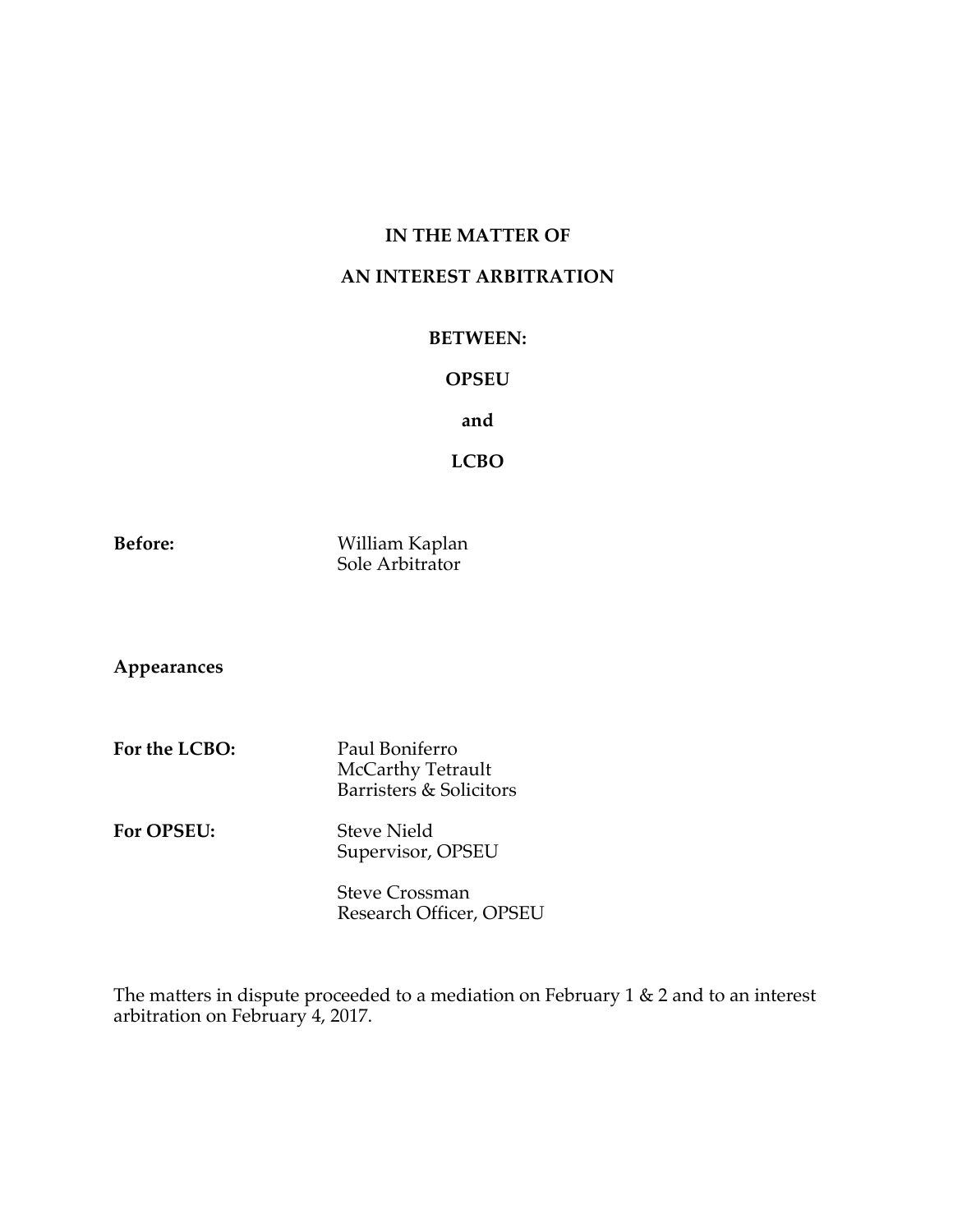#### **Introduction**

On November 1, 2017, OPSEU and the LCBO (hereafter "the employer") settled a complaint scheduled to proceed before the HRTO. In the Minutes of Settlement, the parties agreed to negotiate a new wage grid that would pay permanent full-time, (hereafter "PFT") permanent part-time (hereafter "PPT") and casual customer service representatives (hereafter collectively referred to as "CSR" or "CSRs") in LCBO retail stores and depots the same wage rates. The parties agreed to negotiate the number of steps on the new grid, migration to the new grid, and progression through the new grid.

It was agreed and understood that hours paid and seniority would be taken into account and that there would be no decrease in hourly rate, seniority or placement for any CSR. Hours of work and scheduling were to be addressed in order to consider, among other matters, concerns about casual CSR precarity. The parties also committed to look at the fiscal and operational challenges created by the impact of the sale of beer, wine and cider in grocery stores and the need to modernize operations in order to meet current and future business needs including overall competitiveness. Issues specifically identified for discussion were Sunday premiums and potential agency store repatriations/store closures.

In their November  $1$ <sup>\*</sup> Minutes of Settlement, the parties also agreed, among other things, to the disclosure of relevant documents. Furthermore, they established a schedule for negotiations. Numerous days of discussion were held, but the parties were, unfortunately, unable to resolve any of the outstanding issues in dispute. As previously,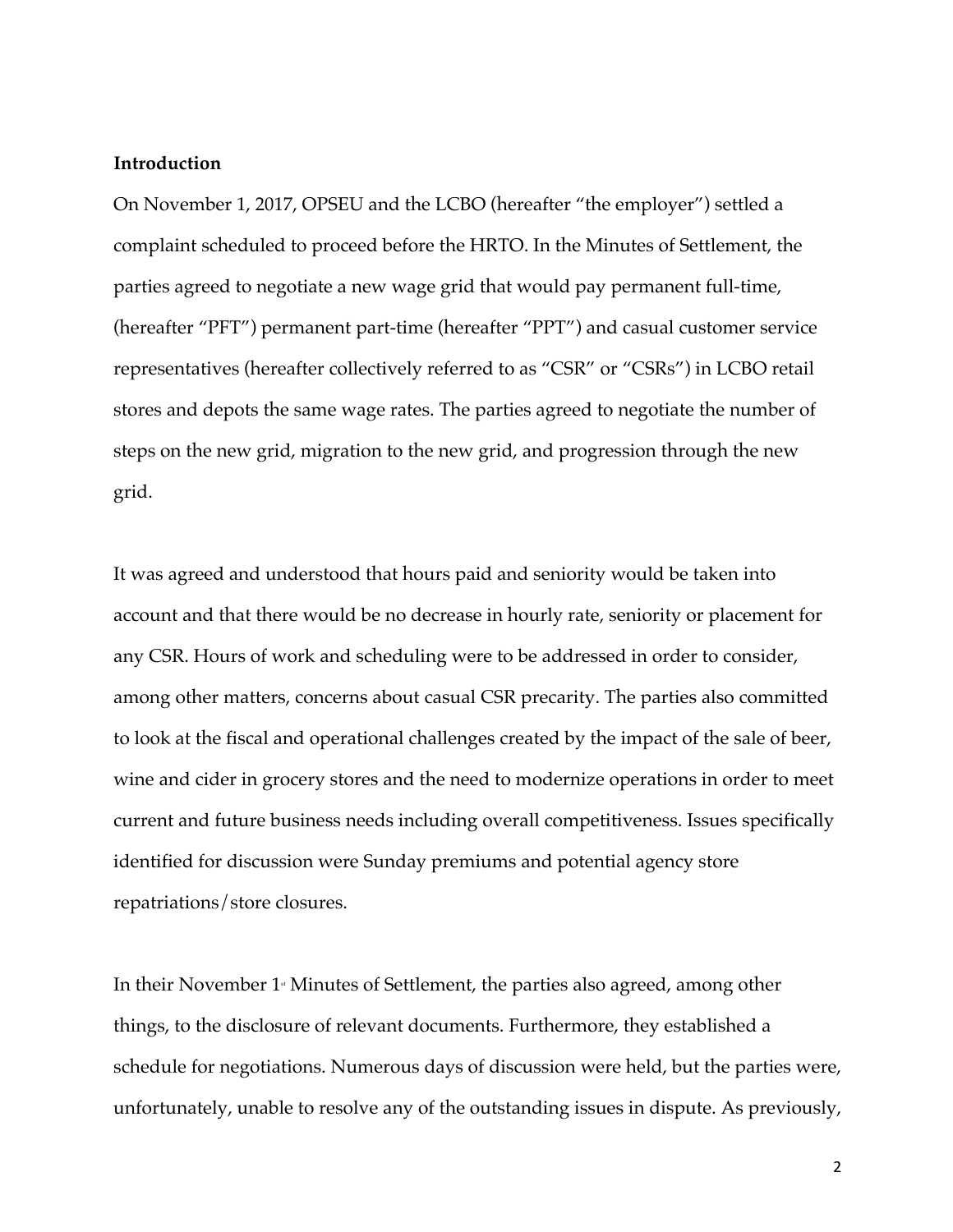agreed those outstanding issues proceeded to a mediation in Toronto on February 1 & 2, 2017 and then to a hearing on February 4, 2017.

The Minutes of Settlement provided that the principles of interest arbitration pursuant to s. 4 of CECBA and s. 40 of the Labour Relations Act would constitute the framework for the arbitration. Needless to say, those principles, along with others pertaining to pay structures, have been carefully considered together with normative interest arbitration criteria, most notably replication. Ability to pay was not raised and the unique circumstances of this particular interest arbitration have been carefully taken into account. It is clear from the evidence that the new grid is immediately and significantly financially advantageous to seventy percent of the casual employees – on whose behalf the HRTO complaint was filed. Creation of new full-time positions, likewise, squarely addresses precarity. Notably, the parties agreed upon the start and end rate for the new grid and several ancillary matters related thereto.

### **Award**

## **CSR Grid**

The new grid shall be effective November 1, 2016. Retroactivity to all current and former employees within ninety days of issue of award.

Nine step grid.

| O             | \$15.08 |
|---------------|---------|
| 1             | \$16.26 |
| $\mathcal{P}$ | \$17.53 |
| 3             | \$18.90 |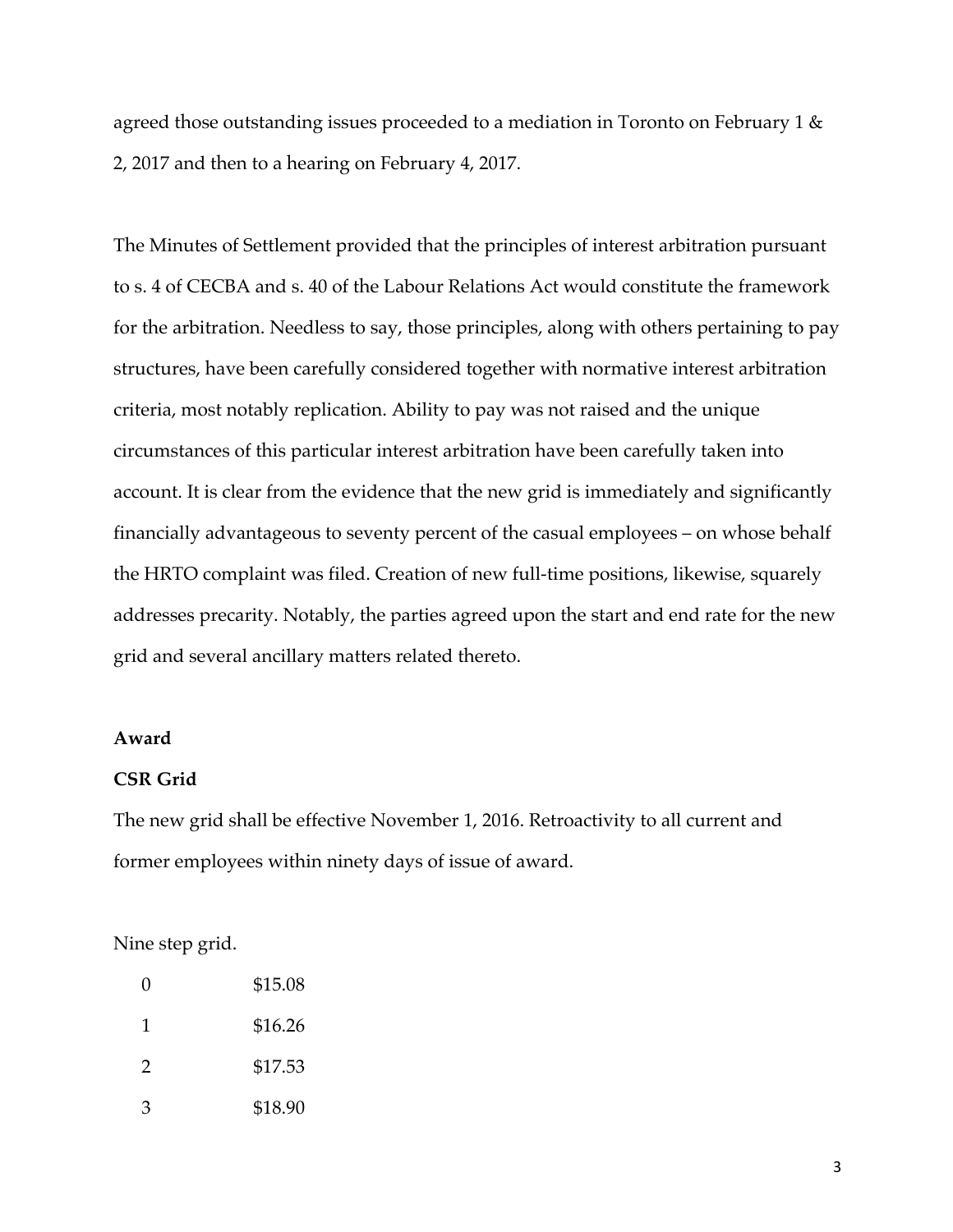| 4 | \$20.37 |
|---|---------|
| 5 | \$21.97 |
| 6 | \$23.68 |
| 7 | \$25.53 |
| 8 | \$27.53 |

# **Migration**

Migration of all CSRs on to the grid shall be based on the following formula that incorporates total lifetime hours paid and seniority. Initial placement on the grid shall not result in any decrease in hourly rate or seniority. CSRs to migrate to new grid based on calculation of 2080 hours per year except for 0 to 1 which will be based on 1040 hours. Once migration has occurred, the union and/or CSRs will have thirty (30) days to challenge placement with any documentation to be provided to a joint committee established by the parties.

### **Progression**

Step 0 to 1 at six months. Steps 1 to 5 at 1750 hours or two years, which ever comes first. Progression from Step 5 at 2080 hours.

### **Core Hours**

Effective commencement of the new collective agreement, the employer to ensure that the percentage of casual employees working more than one thousand (1000) hours annually will continue with no less than fifty percent (50%) of the total casual employee complement. The employer will share the actual percentage with the union annually and will adjust upward any percentage required from a deficiency in the previous year.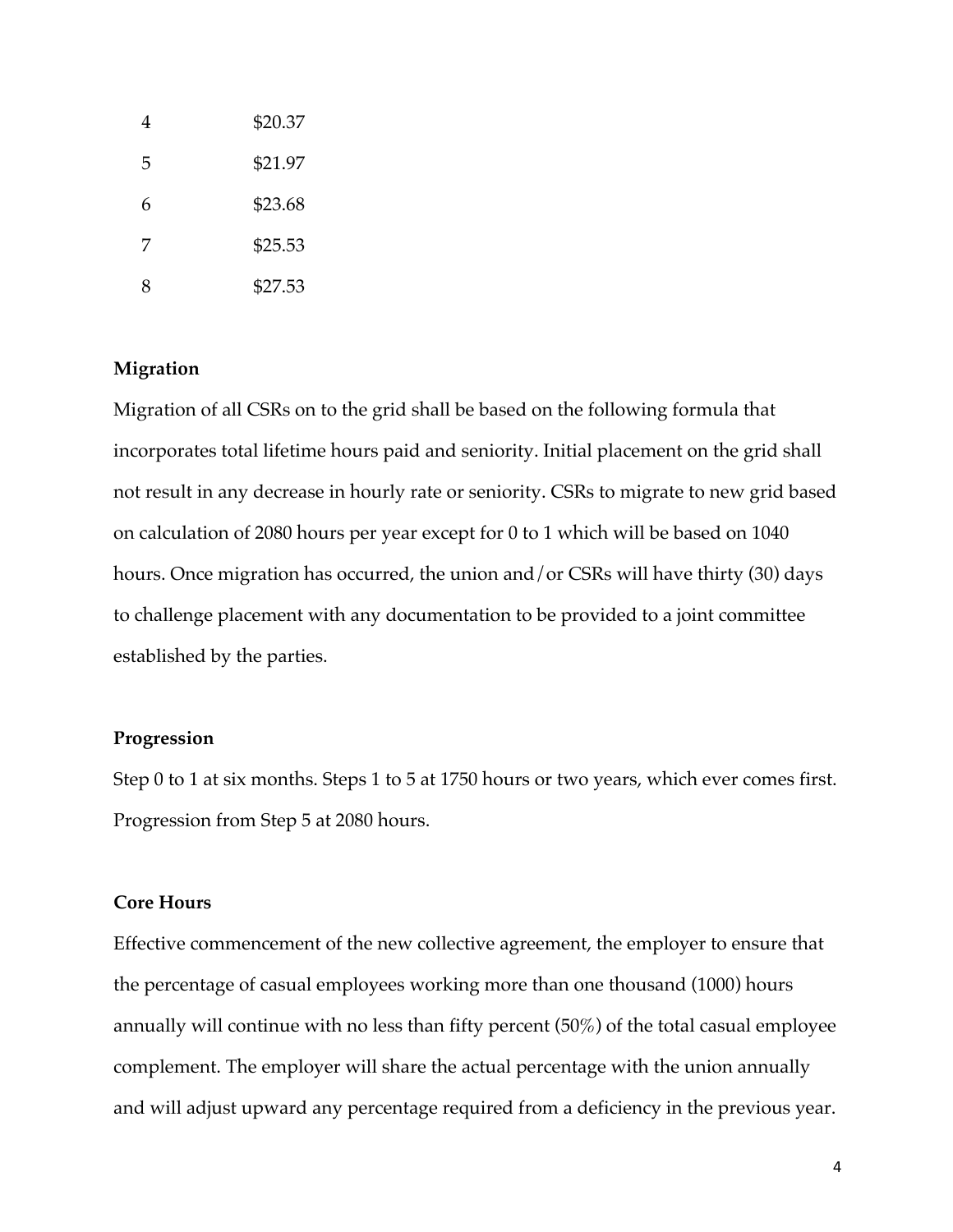The employer will continue its scheduling practices as indicated in: *10yr Analysis of Hours Worked (Casual employees only)* provided during the proceedings. It is, however, understood changes may occur as the result of the creation of new full-time jobs as set out below.

#### **Full-time Positions**

The employer will post and fill 100 new PFT positions by August 1, 2017 and a further 100 new PFT positions will be posted no later than January 1, 2018 and filled no later than April 30, 2018.

This direction is made in recognition of the employer's obligations under the current collective agreement, outstanding grievances, and requirement in the Minutes of Settlement to consider precarity. The parties are to negotiate a new post and fill process in forthcoming collective bargaining. As part of that process, the parties are further directed to attempt to resolve the outstanding grievances in light of, and taking into account, the direction contained in this award concerning these new PFT positions.

The PVR process outlined in the Letter of Agreement – Permanent Vacancy Review eliminated effective January 1, 2017. There will continue to be no obligation to post PPT positions.

### **Sunday Premium**

Eliminated effective April 1, 2017. Parties directed to amend Article 7 of the collective agreement so as to provide that PFT CSRs and Retail POS/Help Desk employees working on Sundays will be scheduled on a rotational basis so that no one in either of